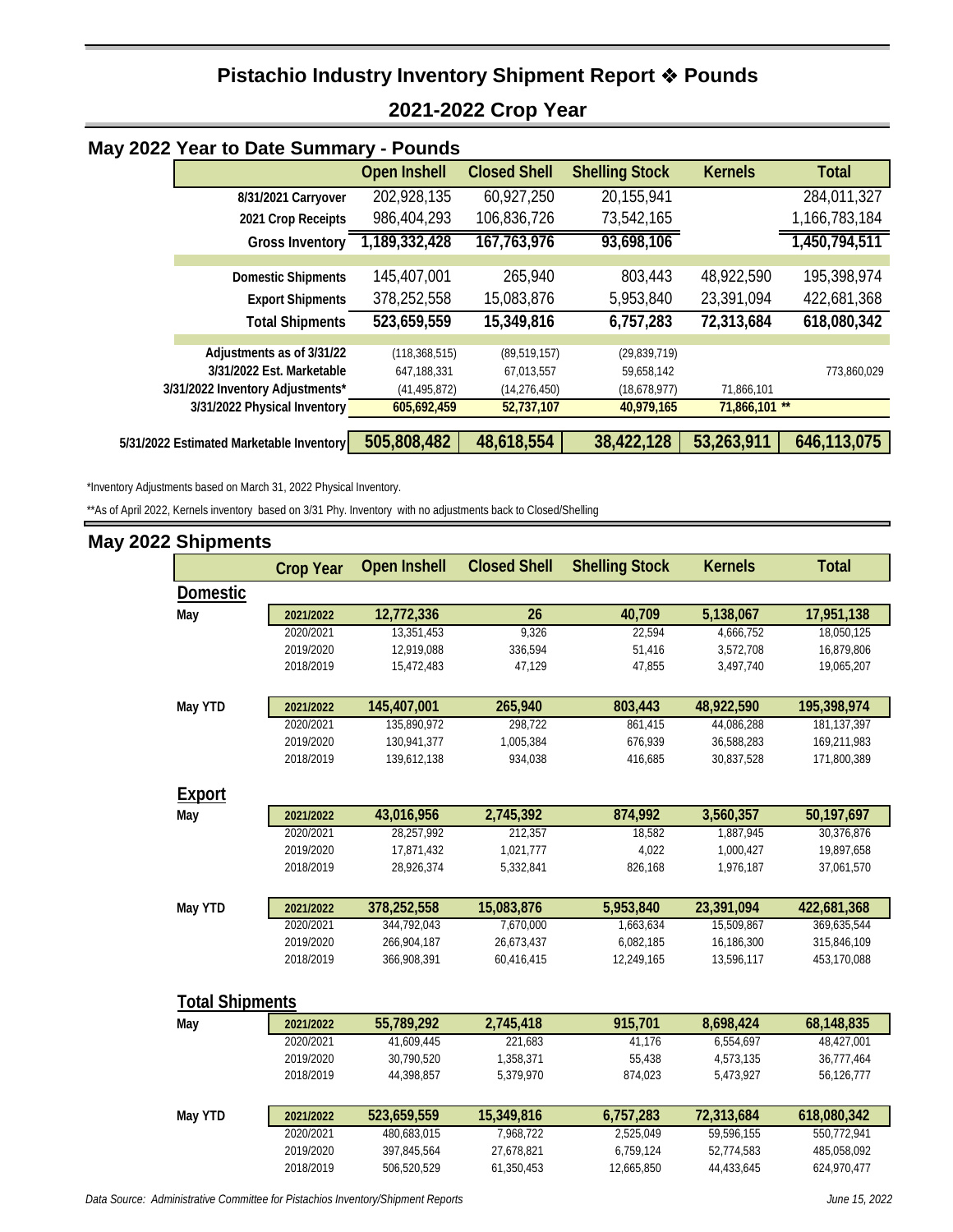## **May 2022 - Year To Date Shipments Compared with Last Year - Pounds**

|                   | <b>Open Inshell</b> |             |           | <b>Closed Shell</b> | <b>Shelling Stock</b> |           | <b>Kernels</b> |            | <b>Total</b>  |             |
|-------------------|---------------------|-------------|-----------|---------------------|-----------------------|-----------|----------------|------------|---------------|-------------|
| <b>Domestic</b>   | 2020/2021           | 2021/2022   | 2020/2021 | 2021/2022           | 2020/2021             | 2021/2022 | 2020/2021      | 2021/2022  | 2020/2021     | 2021/2022   |
| September         | 12,999,930          | 13,156,012  | 116,611   | 77,970              | 105,025               | 96,435    | 4,238,654      | 5,329,066  | 17,460,220    | 18,659,483  |
| October           | 12,456,184          | 15,634,176  | 60,940    | 63,530              | 189,144               | 235,391   | 4,070,122      | 4,622,520  | 16,776,390    | 20,555,617  |
| November          | 15,515,588          | 15,990,815  |           | 6,100               |                       |           | 4,384,718      | 4,932,250  | 19,900,306    | 20,929,165  |
| December          | 18,129,883          | 17,868,077  |           | 12,051              | 385,000               | 148       | 5,235,660      | 5,824,537  | 23,750,543    | 23,704,813  |
| January           | 17,902,073          | 20,575,014  |           |                     | 11,000                |           | 4,798,799      | 5,459,792  | 22,711,872    | 26,034,806  |
| February          | 15,278,845          | 16,732,092  | 105,772   | 13                  | 9,309                 | 96,037    | 4,396,158      | 5,391,000  | 19,790,084    | 22,219,142  |
| March             | 15,561,039          | 19,836,742  |           | 106,000             | 88,000                | 334,000   | 5,927,784      | 6,637,524  | 21,576,823    | 26,914,266  |
| <b>April</b>      | 14,695,977          | 12,841,737  | 6,073     | 250                 | 51,343                | 723       | 6,367,641      | 5,587,834  | 21,121,034    | 18,430,544  |
| May               | 13,351,453          | 12,772,336  | 9,326     | 26                  | 22,594                | 40,709    | 4,666,752      | 5,138,067  | 18,050,125    | 17,951,138  |
| June              | 16,667,738          |             | 49,932    |                     | 21,850                |           | 6,395,476      |            | 23,134,996    |             |
| July              | 15,502,404          |             | 60,096    |                     | 29,270                |           | 5,420,166      |            | 21,011,936    |             |
| August            | 16,096,684          |             | 196,250   |                     | 66,515                |           | 5,349,079      |            | 21,708,528    |             |
| <b>YTD Total</b>  | 135,890,972         | 145,407,001 | 298,722   | 265,940             | 861,415               | 803,443   | 44,086,288     | 48,922,590 | 181, 137, 397 | 195,398,974 |
| <b>Year Total</b> | 184, 157, 798       | 145,407,001 | 605,000   | 265,940             | 979,050               | 803,443   | 61,251,009     | 48,922,590 | 246,992,857   | 195,398,974 |

|             |             | <b>Closed Shell</b> |             | <b>Shelling Stock</b> |                                                                                                            | <b>Kernels</b> |           | <b>Total</b> |                                                                                                                                  |
|-------------|-------------|---------------------|-------------|-----------------------|------------------------------------------------------------------------------------------------------------|----------------|-----------|--------------|----------------------------------------------------------------------------------------------------------------------------------|
| 2020/2021   | 2021/2022   | 2020/2021           | 2021/2022   | 2020/2021             | 2021/2022                                                                                                  | 2020/2021      | 2021/2022 | 2020/2021    | 2021/2022                                                                                                                        |
| 20,516,300  | 57,602,846  | 1,145,120           |             | 20,672                | 69,016                                                                                                     | 845,059        |           | 22,527,151   | 61,189,996                                                                                                                       |
| 47,876,438  | 60,046,122  | 2,137,818           | 1,579,973   | 250,984               | 708,333                                                                                                    | 1,143,067      |           | 51,408,307   | 64,608,213                                                                                                                       |
| 76,367,661  | 62,672,999  | 1,441,621           | 915,045     |                       | 1,105,246                                                                                                  | 1,332,751      | 2,763,181 | 79,331,638   | 67,456,471                                                                                                                       |
| 56,534,335  | 24,020,891  | 615,740             | 924,694     | 86,021                | 63,182                                                                                                     | 2,223,857      |           | 59,459,953   | 26,580,378                                                                                                                       |
| 27,417,397  | 25,079,061  | 520,000             | 1,272,867   |                       | 134,024                                                                                                    | 1,894,436      |           | 29,831,833   | 28,502,605                                                                                                                       |
| 28,264,700  | 35,187,046  | 839,016             | 991,293     | 589,124               | 400,101                                                                                                    | 1,833,275      |           | 31,526,115   | 38,892,190                                                                                                                       |
| 29,558,336  | 39,373,689  | 493,755             | 3,714,115   | 272,383               | 958,333                                                                                                    | 2,252,842      |           | 32,577,316   | 46,671,440                                                                                                                       |
| 29,998,884  | 31,252,948  | 264,573             | 1,372,885   | 236,263               | 1,640,613                                                                                                  | 2,096,635      |           | 32,596,355   | 38,582,378                                                                                                                       |
| 28,257,992  | 43,016,956  | 212,357             | 2,745,392   | 18,582                | 874,992                                                                                                    | 1,887,945      |           | 30,376,876   | 50,197,697                                                                                                                       |
| 35,839,042  |             | 143,158             |             |                       |                                                                                                            | 1,586,963      |           | 37,587,513   |                                                                                                                                  |
| 26,403,827  |             | 136,298             |             |                       |                                                                                                            | 1,199,954      |           | 28,120,867   |                                                                                                                                  |
| 32,365,287  |             | 478,379             |             |                       |                                                                                                            | 1,356,394      |           | 34,392,618   |                                                                                                                                  |
| 344,792,043 |             | 7,670,000           |             |                       |                                                                                                            | 15,509,867     |           | 369,635,544  | 422,681,368                                                                                                                      |
| 439,400,199 | 378,252,558 | 8,427,835           |             |                       | 5,953,840                                                                                                  | 19,653,178     |           | 469,736,542  | 422,681,368                                                                                                                      |
|             |             | <b>Open Inshell</b> | 378,252,558 |                       | 1,567,612<br>189,605<br>18,350<br>380,788<br>192,558<br>15,083,876<br>1,663,634<br>15,083,876<br>2,255,330 |                | 5,953,840 |              | 1,950,522<br>2,273,785<br>1,571,611<br>2,016,653<br>2,313,750<br>2,625,303<br>4,315,932<br>3,560,357<br>23,391,094<br>23,391,094 |

| <b>Total YTD</b> | 480,683,015 | 523,659,559 | 7,968,722 | 15,349,816 | 2,525,049 | 6,757,283 | 59,596,155 | 72,313,684<br>72.212 | 550,772,941 | 618,080,342 |
|------------------|-------------|-------------|-----------|------------|-----------|-----------|------------|----------------------|-------------|-------------|
| <b>Shipments</b> |             |             |           |            |           |           |            |                      |             |             |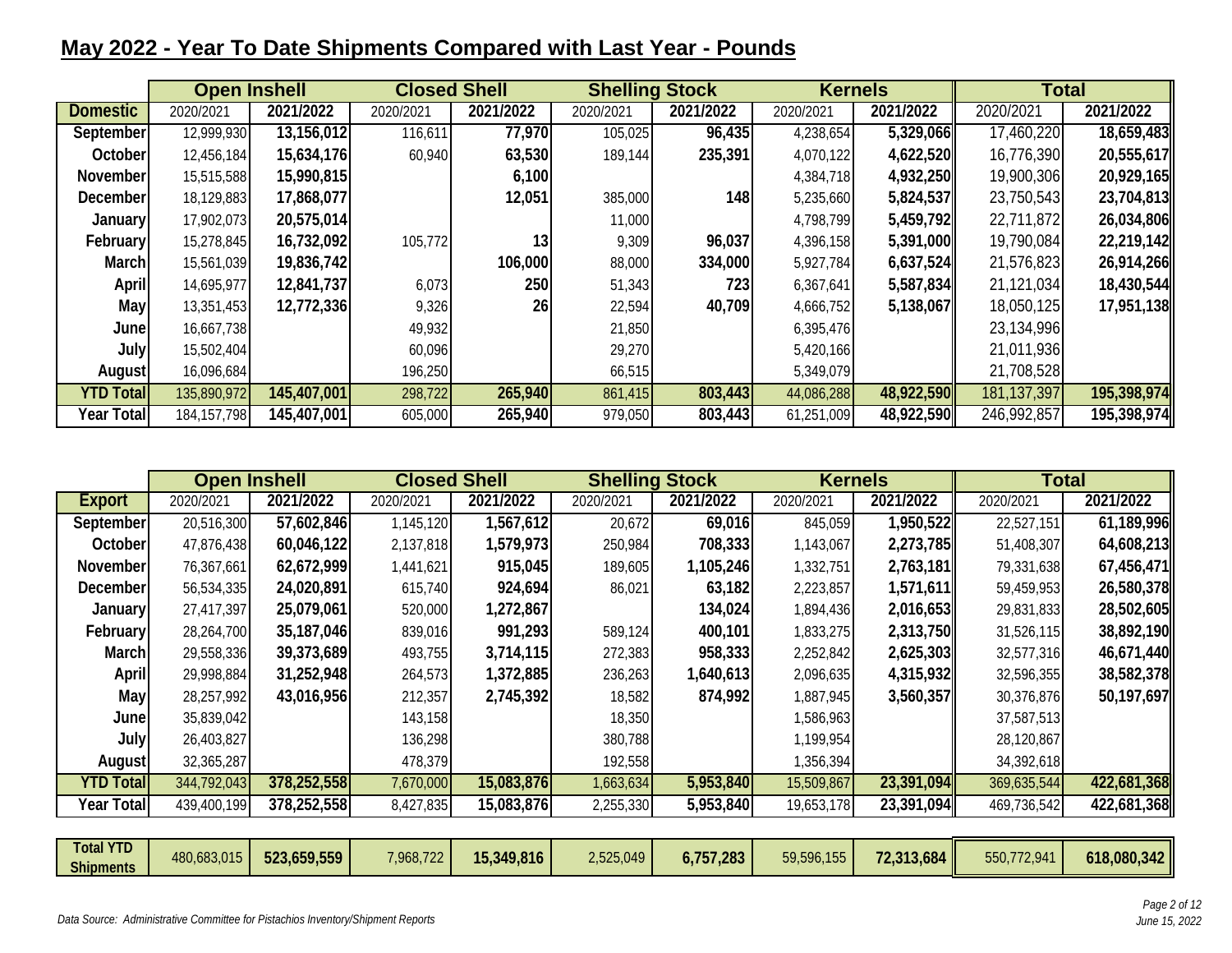|                                 |           | <b>Open Inshell</b> | <b>Closed Shell</b> |           |           | <b>Shelling Stock</b> |           | <b>Kernels</b> | <b>Totals</b> |           |
|---------------------------------|-----------|---------------------|---------------------|-----------|-----------|-----------------------|-----------|----------------|---------------|-----------|
|                                 | 2020/2021 | 2021/2022           | 2020/2021           | 2021/2022 | 2020/2021 | 2021/2022             | 2020/2021 | 2021/2022      | 2020/2021     | 2021/2022 |
| <b>North America</b>            |           |                     |                     |           |           |                       |           |                |               |           |
| Canada                          | 1,438,242 | 1,369,302           |                     |           |           |                       | 258,980   | 258,892        | 1,697,222     | 1,628,194 |
| Mexico                          | 648,048   | 966,805             |                     |           |           |                       | 255       | 8,100          | 648,303       | 974,905   |
| <b>Subtotal North America</b>   | 2,086,290 | 2,336,107           |                     |           |           |                       | 259,235   | 266,992        | 2,345,525     | 2,603,099 |
| <b>Central America</b>          |           |                     |                     |           |           |                       |           |                |               |           |
| Costa Rica                      |           |                     |                     |           |           |                       |           |                |               |           |
| Guatemala                       | 16,000    | 16,000              |                     |           |           |                       |           |                | 16,000        | 16,000    |
| Other Central America           |           |                     |                     |           |           |                       | 359       | 506            | 359           | 506       |
| <b>Subtotal Central America</b> | 16,000    | 16,000              |                     |           |           |                       | 359       | 506            | 16,359        | 16,506    |
| South America                   |           |                     |                     |           |           |                       |           |                |               |           |
| Argentina                       |           |                     |                     |           |           |                       |           |                |               |           |
| <b>Brazil</b>                   |           | 68,000              |                     |           |           |                       |           |                |               | 68,000    |
| Chile                           | 97,688    | 162,307             |                     |           |           |                       |           |                | 97,688        | 162,307   |
| Colombia                        | 56,592    | 8,500               |                     |           |           |                       |           |                | 56,592        | 8,500     |
| Ecuador                         |           | 54,000              |                     |           |           |                       |           | 3,000          |               | 57,000    |
| Peru                            | 85,461    | 32,372              |                     |           |           |                       |           |                | 85,461        | 32,372    |
| Venezuela                       |           | 18,000              |                     |           |           |                       |           |                |               | 18,000    |
| Other South America             | 2,635     | 5,002               |                     |           |           |                       | 638       | 716            | 3,273         | 5,718     |
| <b>Subtotal South America</b>   | 242,376   | 348,181             |                     |           |           |                       | 638       | 3,716          | 243,014       | 351,897   |
| Europe                          |           |                     |                     |           |           |                       |           |                |               |           |
| Belgium                         | 1,584,000 | 1,408,000           |                     |           |           |                       | 83,370    |                | 1,667,370     | 1,408,000 |
| Bosnia and Herzegovina          |           |                     |                     |           |           |                       |           |                |               |           |
| Bulgaria                        | 42,000    | 24,750              |                     |           |           |                       |           |                | 42,000        | 24,750    |
| Croatia                         |           | 88,000              |                     |           |           |                       |           |                |               | 88,000    |
| Cyprus                          | 25,000    |                     |                     |           |           |                       |           |                | 25,000        |           |
| Czech Republic                  | 85,800    |                     |                     |           |           |                       |           |                | 85,800        |           |
| <b>Denmark</b>                  |           |                     |                     |           |           |                       |           |                |               |           |
| Estonia                         |           | 132,000             |                     |           |           |                       |           |                |               | 132,000   |
| France                          | 658,600   | 726,800             |                     |           |           |                       | 44,000    |                | 702,600       | 726,800   |
| Georgia                         |           | 131,300             |                     |           |           |                       |           |                |               | 131,300   |

# **May 2022: Export Destination Report (Last Year/This Year) - Pounds**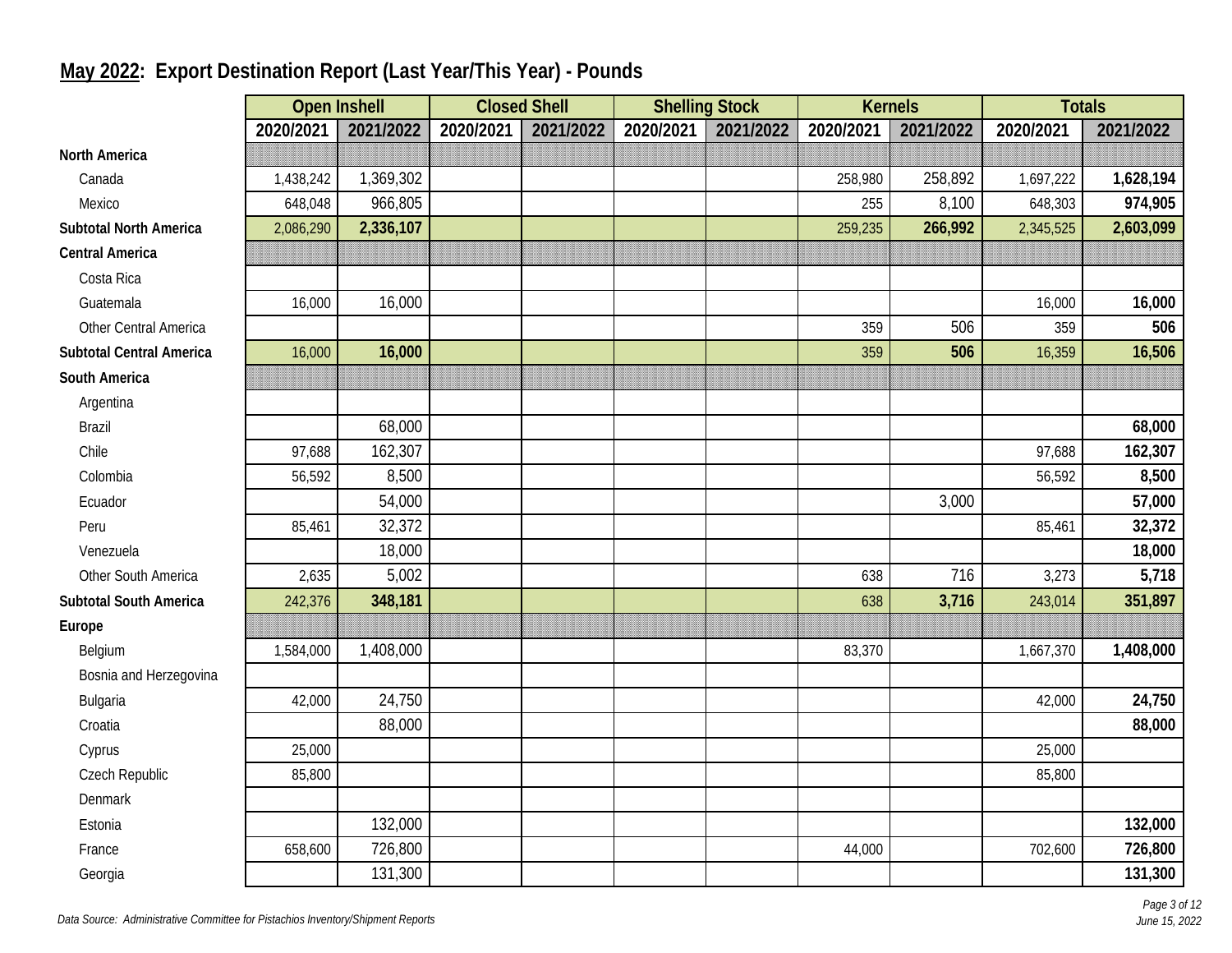|                        |            | <b>Open Inshell</b> | <b>Closed Shell</b> |           | <b>Shelling Stock</b> |           |           | <b>Kernels</b> | <b>Totals</b> |            |
|------------------------|------------|---------------------|---------------------|-----------|-----------------------|-----------|-----------|----------------|---------------|------------|
|                        | 2020/2021  | 2021/2022           | 2020/2021           | 2021/2022 | 2020/2021             | 2021/2022 | 2020/2021 | 2021/2022      | 2020/2021     | 2021/2022  |
| Germany                | 8,888,000  | 7,345,061           |                     | 3,530     |                       | 6,887     | 153,613   | 216,935        | 9,041,613     | 7,572,413  |
| Greece                 | 42,000     | 86,000              |                     |           |                       |           |           |                | 42,000        | 86,000     |
| Italy                  | 805,600    | 900,200             | 88,000              | 561,000   |                       |           | 129,900   | 88,000         | 1,023,500     | 1,549,200  |
| Latvia                 | 11,000     |                     |                     |           |                       |           |           |                | 11,000        |            |
| Lithuania              | 154,000    | 352,000             |                     |           |                       |           |           |                | 154,000       | 352,000    |
| Luxembourg             | 968,000    | 132,000             |                     |           |                       |           | 44,000    |                | 1,012,000     | 132,000    |
| Netherlands            | 1,062,200  | 948,561             |                     |           |                       |           | 44,000    | 84,000         | 1,106,200     | 1,032,561  |
| Norway                 | 60,000     | 42,000              |                     |           |                       |           | 6,000     |                | 66,000        | 42,000     |
| Poland                 | 568,904    | 746,868             |                     |           |                       |           |           |                | 568,904       | 746,868    |
| Portugal               |            | 44,000              |                     |           |                       |           |           |                |               | 44,000     |
| Romania                |            | 22,000              |                     |           |                       |           |           |                |               | 22,000     |
| Russia                 |            |                     |                     |           |                       |           |           |                |               |            |
| Spain                  | 2,966,426  | 2,997,443           |                     |           |                       |           | 40,800    |                | 3,007,226     | 2,997,443  |
| Sweden                 |            | 57,200              |                     |           |                       |           |           |                |               | 57,200     |
| Switzerland            | 88,000     | 172,000             |                     |           |                       |           |           |                | 88,000        | 172,000    |
| Ukraine                | 294,000    |                     |                     |           |                       |           |           |                | 294,000       |            |
| United Kingdom         | 957,750    | 1,093,000           |                     |           |                       |           | 151,190   | 126,000        | 1,108,940     | 1,219,000  |
| Other Europe           | 176,000    | 350,000             |                     |           |                       |           |           |                | 176,000       | 350,000    |
| <b>Subtotal Europe</b> | 19,437,280 | 17,799,183          | 88,000              | 564,530   |                       | 6,887     | 696,873   | 514,935        | 20,222,153    | 18,885,535 |
| Asia                   |            |                     |                     |           |                       |           |           |                |               |            |
| China                  | 2,341,953  | 5,804,683           | 54,771              | 1,100,052 | 11,226                | 146,816   |           | 47,267         | 2,407,950     | 7,098,818  |
| Hong Kong              | 302,168    | 1,756,803           | 69,586              | 14,894    | 7,356                 | 37,730    | 1,500     |                | 380,610       | 1,809,427  |
| India                  | 528,000    | 3,924,755           |                     |           |                       |           | 39,600    | 377,150        | 567,600       | 4,301,905  |
| Indonesia              |            | 24,750              |                     |           |                       |           |           |                |               | 24,750     |
| Japan                  | 358,000    | 417,200             |                     |           |                       |           | 188,130   | 285,780        | 546,130       | 702,980    |
| Korea, South           | 144,050    | 311,455             |                     |           |                       |           | 43,720    | 104,770        | 187,770       | 416,225    |
| Malaysia               | 29,950     | 60,000              |                     |           |                       |           |           |                | 29,950        | 60,000     |
| Philippines            | 41,500     |                     |                     |           |                       |           |           |                | 41,500        |            |
| Singapore              |            | 68,342              |                     |           |                       |           |           |                |               | 68,342     |
| Taiwan                 |            | 118,500             |                     |           |                       |           |           |                |               | 118,500    |

# **May 2022: Export Destination Report (Last Year/This Year) - Pounds**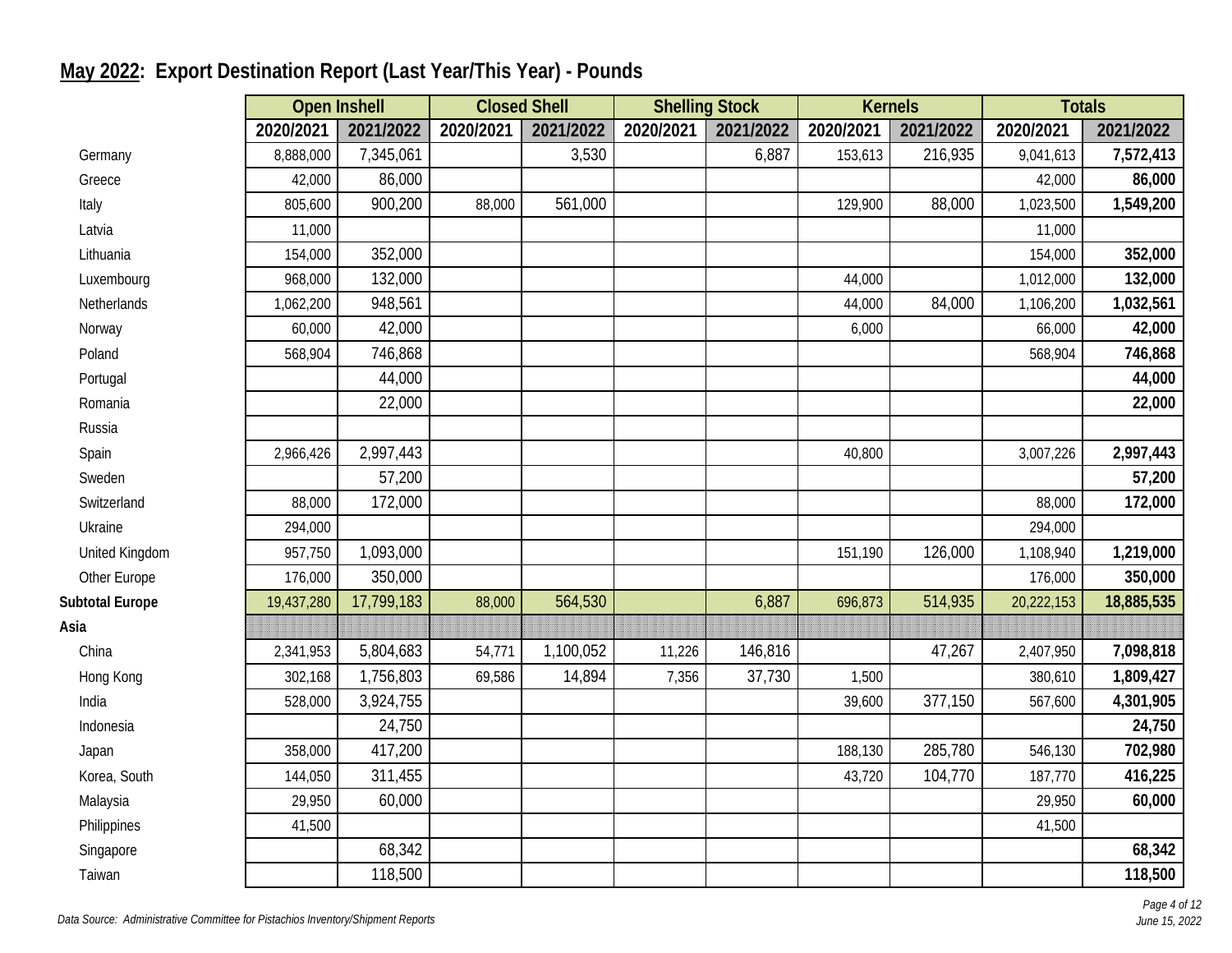|                             |            | <b>Open Inshell</b> | <b>Closed Shell</b> |           | <b>Shelling Stock</b> |           | <b>Kernels</b> |           | <b>Totals</b> |            |
|-----------------------------|------------|---------------------|---------------------|-----------|-----------------------|-----------|----------------|-----------|---------------|------------|
|                             | 2020/2021  | 2021/2022           | 2020/2021           | 2021/2022 | 2020/2021             | 2021/2022 | 2020/2021      | 2021/2022 | 2020/2021     | 2021/2022  |
| Thailand                    | 57,000     | 160,250             |                     |           |                       |           |                |           | 57,000        | 160,250    |
| Vietnam                     | 176,000    | 1,217,444           |                     | 57,298    |                       | 179,905   | 384,000        | 2,178     | 560,000       | 1,456,825  |
| Other Asia                  |            |                     |                     |           |                       |           |                |           |               |            |
| Subtotal Asia               | 3,978,621  | 13,864,182          | 124,357             | 1,172,244 | 18,582                | 364,451   | 656,950        | 817,145   | 4,778,510     | 16,218,022 |
| Middle East & Africa        |            |                     |                     |           |                       |           |                |           |               |            |
| Algeria                     | 169,000    |                     |                     |           |                       |           |                |           | 169,000       |            |
| Bahrain                     |            |                     |                     |           |                       |           |                |           |               |            |
| Egypt                       | 211,428    | 67,000              |                     |           |                       |           |                |           | 211,428       | 67,000     |
| Israel                      | 895,614    | 631,525             |                     |           |                       |           | 4,200          | 88,000    | 899,814       | 719,525    |
| Jordan                      |            |                     |                     | 264,000   |                       |           |                | 484,000   |               | 748,000    |
| Kuwait                      |            |                     |                     |           |                       |           |                |           |               |            |
| Lebanon                     |            |                     |                     | 86,000    |                       |           |                |           |               | 86,000     |
| Morocco                     |            | 261,500             |                     |           |                       |           |                |           |               | 261,500    |
| Qatar                       |            | 42,000              |                     |           |                       |           |                |           |               | 42,000     |
| Saudi Arabia                | 593,100    | 1,424,275           |                     |           |                       |           |                |           | 593,100       | 1,424,275  |
| South Africa                | 18,000     | 176,003             |                     | 282       |                       | 816       | (30)           |           | 17,970        | 177,101    |
| Turkey                      |            | 4,278,426           |                     | 486,336   |                       | 502,838   | 234,800        | 1,384,900 | 234,800       | 6,652,500  |
| <b>United Arab Emirates</b> | 426,000    | 1,614,915           |                     | 172,000   |                       |           |                |           | 426,000       | 1,786,915  |
| Other Middle East & Africa  | 29,000     |                     |                     |           |                       |           |                |           | 29,000        |            |
| Subtotal M. East/Africa     | 2,342,142  | 8,495,644           |                     | 1,008,618 |                       | 503,654   | 238,970        | 1,956,900 | 2,581,112     | 11,964,816 |
| Australia/Oceania           |            |                     |                     |           |                       |           |                |           |               |            |
| Australia                   | 67,908     | 126,500             |                     |           |                       |           | 34,770         |           | 102,678       | 126,500    |
| Fr. Polynesia (Tahiti)      |            |                     |                     |           |                       |           |                |           |               |            |
| New Zealand                 | 87,000     | 29,000              |                     |           |                       |           |                |           | 87,000        | 29,000     |
| Other Australia/Oceania     | 375        | 2,159               |                     |           |                       |           | 150            | 163       | 525           | 2,322      |
| Subtotal Aus./Oceania       | 155,283    | 157,659             |                     |           |                       |           | 34,920         | 163       | 190,203       | 157,822    |
|                             |            |                     |                     |           |                       |           |                |           |               |            |
| <b>Totals</b>               | 28,257,992 | 43,016,956          | 212,357             | 2,745,392 | 18,582                | 874,992   | 1,887,945      | 3,560,357 | 30,376,876    | 50,197,697 |

# **May 2022: Export Destination Report (Last Year/This Year) - Pounds**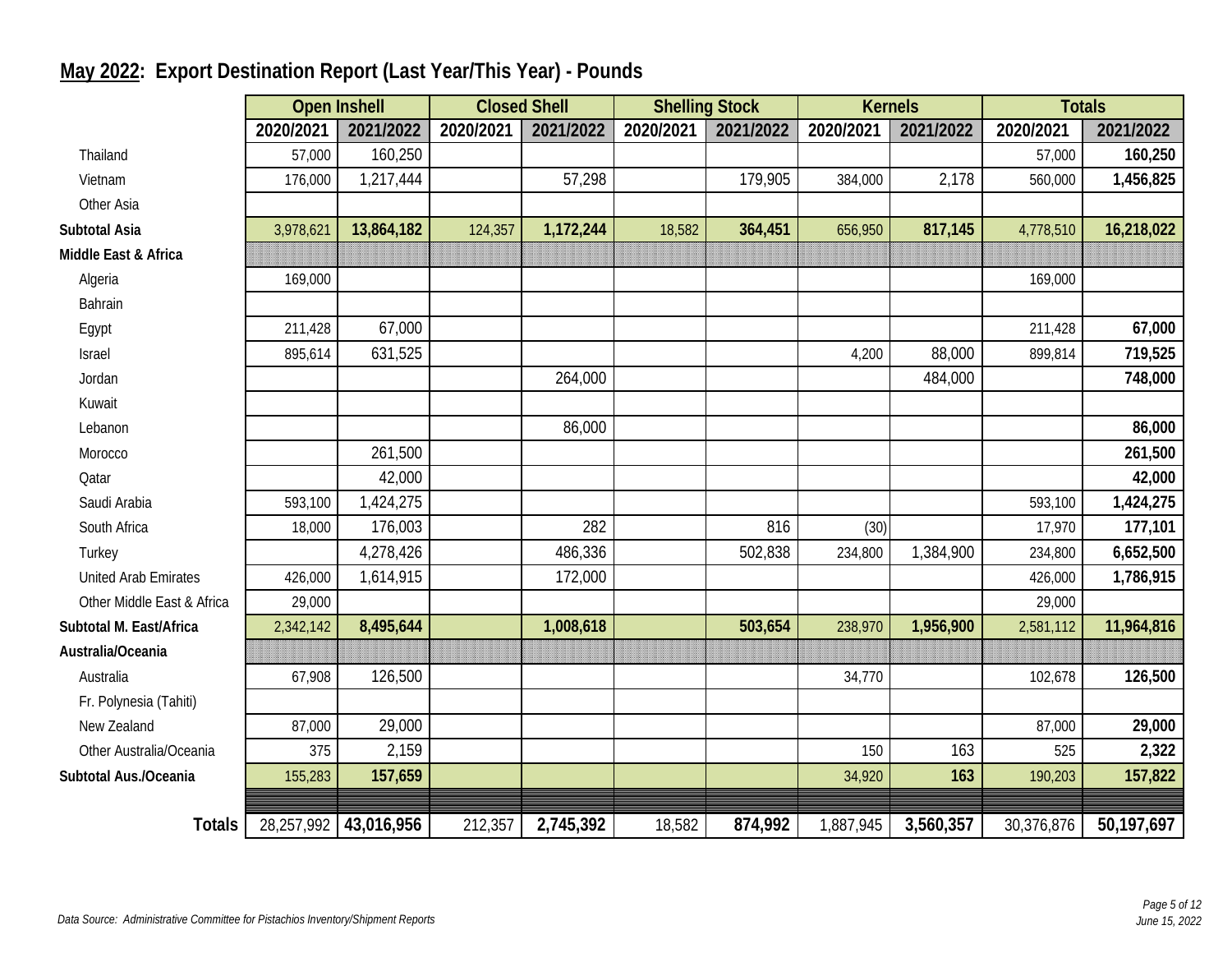|                                 | <b>Open Inshell</b> |            |           | <b>Closed Shell</b> |           | <b>Shelling Stock</b> |           | <b>Kernels</b> | <b>Totals</b> |            |
|---------------------------------|---------------------|------------|-----------|---------------------|-----------|-----------------------|-----------|----------------|---------------|------------|
|                                 | 2020/2021           | 2021/2022  | 2020/2021 | 2021/2022           | 2020/2021 | 2021/2022             | 2020/2021 | 2021/2022      | 2020/2021     | 2021/2022  |
| <b>North America</b>            |                     |            |           |                     |           |                       |           |                |               |            |
| Canada                          | 14,445,720          | 14,200,626 |           |                     |           |                       | 2,491,340 | 2,493,908      | 16,937,060    | 16,694,534 |
| Mexico                          | 6,654,421           | 10,718,888 |           | 1,267               |           | 2,024                 | 103,700   | 306,660        | 6,758,121     | 11,028,839 |
| <b>Subtotal North America</b>   | 21,100,141          | 24,919,514 |           | 1,267               |           | 2,024                 | 2,595,040 | 2,800,568      | 23,695,181    | 27,723,373 |
| <b>Central America</b>          |                     |            |           |                     |           |                       |           |                |               |            |
| Costa Rica                      | 47,170              | 31,000     |           |                     |           |                       | 9,000     | 4,500          | 56,170        | 35,500     |
| Guatemala                       | 49,037              | 75,648     |           |                     |           |                       | 34        | 2,948          | 49,071        | 78,596     |
| Other Central America           | 9,955               | 13,467     |           |                     |           |                       | 864       | 1,828          | 10,819        | 15,295     |
| <b>Subtotal Central America</b> | 106,162             | 120,115    |           |                     |           |                       | 9,898     | 9,276          | 116,060       | 129,391    |
| South America                   |                     |            |           |                     |           |                       |           |                |               |            |
| Argentina                       | 44,000              | 64,046     |           |                     |           |                       |           | 6,600          | 44,000        | 70,646     |
| <b>Brazil</b>                   | 135,061             | 226,159    |           |                     |           |                       | 24,066    | 31,823         | 159,127       | 257,982    |
| Chile                           | 997,251             | 1,122,678  |           |                     |           |                       | 13,035    | 9,700          | 1,010,286     | 1,132,378  |
| Colombia                        | 552,734             | 445,663    |           |                     |           |                       | 5,520     | 4,500          | 558,254       | 450,163    |
| Ecuador                         | 209,750             | 265,189    |           |                     |           |                       | 4,440     | 5,500          | 214,190       | 270,689    |
| Peru                            | 464,785             | 357,842    |           |                     |           |                       |           |                | 464,785       | 357,842    |
| Venezuela                       | 2,000               | 50,500     |           |                     |           |                       |           |                | 2,000         | 50,500     |
| Other South America             | 3,986               | 6,877      |           |                     |           |                       | 638       | 1,769          | 4,624         | 8,646      |
| <b>Subtotal South America</b>   | 2,409,567           | 2,538,954  |           |                     |           |                       | 47,699    | 59,892         | 2,457,266     | 2,598,846  |
| Europe                          |                     |            |           |                     |           |                       |           |                |               |            |
| Belgium                         | 11,007,448          | 8,007,517  |           |                     |           |                       | 383,370   | 213,875        | 11,390,818    | 8,221,392  |
| Bosnia and Herzegovina          |                     | 185,350    |           |                     |           |                       |           | 6,600          |               | 191,950    |
| Bulgaria                        | 243,800             | 591,725    |           |                     |           |                       |           |                | 243,800       | 591,725    |
| Croatia                         |                     | 338,800    |           |                     |           |                       |           |                |               | 338,800    |
| Cyprus                          | 116,000             | 61,750     |           |                     |           |                       | 12,000    | 11,070         | 128,000       | 72,820     |
| Czech Republic                  | 781,613             | 1,329,989  |           |                     |           |                       |           | 17,580         | 781,613       | 1,347,569  |
| Denmark                         |                     |            |           |                     |           |                       |           |                |               |            |
| Estonia                         |                     | 880,000    |           |                     |           |                       |           |                |               | 880,000    |
| France                          | 6,271,550           | 7,765,415  |           | 862                 |           | 554                   | 400,970   | 22,229         | 6,672,520     | 7,789,060  |
| Georgia                         |                     | 1,264,400  |           |                     |           |                       |           |                |               | 1,264,400  |

## **May 2022: Year to Date Export Destination Report (Last Year/This Year) - Pounds**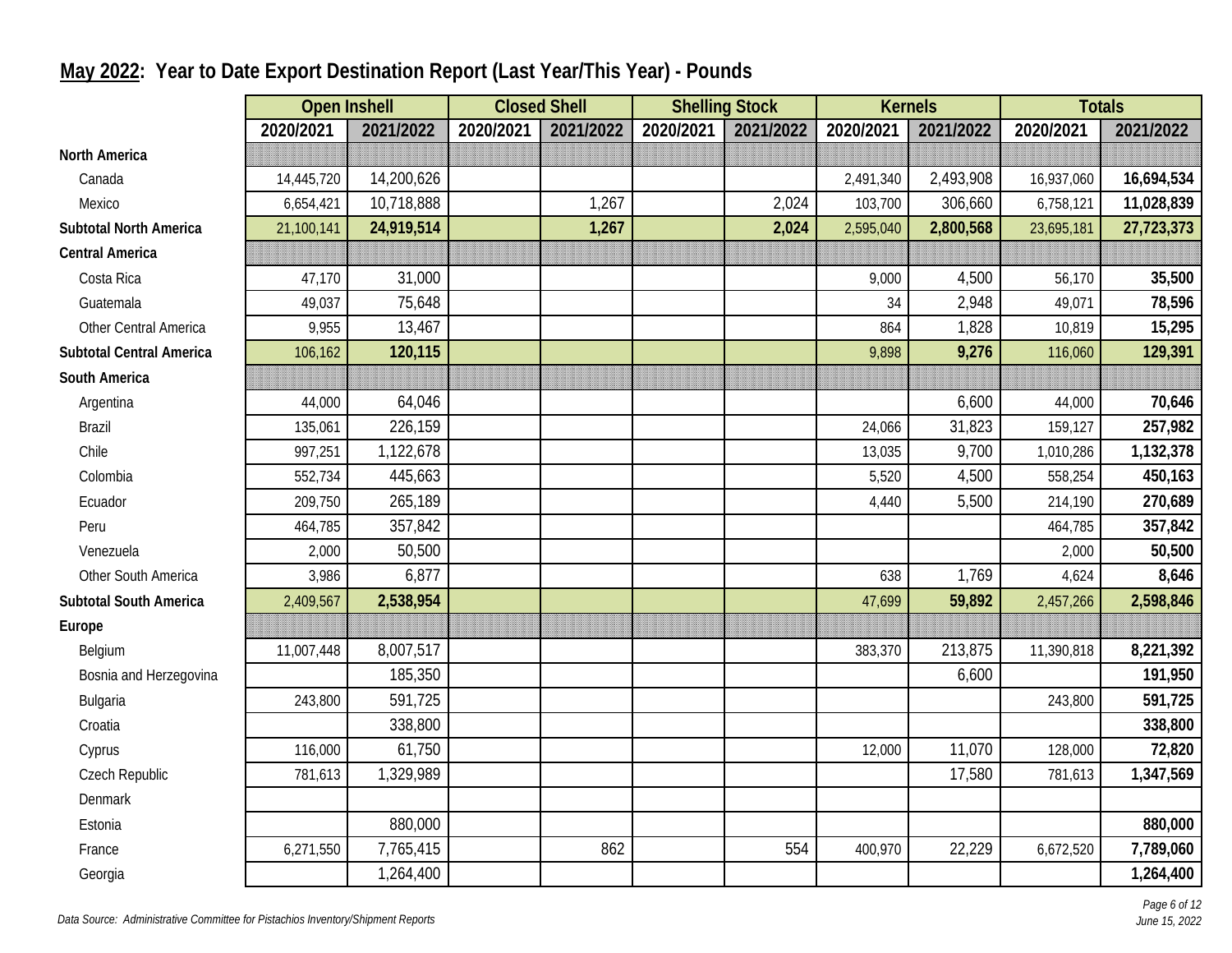|                        | <b>Open Inshell</b> |             | <b>Closed Shell</b> |           |           | <b>Shelling Stock</b> |           | <b>Kernels</b> |             | <b>Totals</b> |
|------------------------|---------------------|-------------|---------------------|-----------|-----------|-----------------------|-----------|----------------|-------------|---------------|
|                        | 2020/2021           | 2021/2022   | 2020/2021           | 2021/2022 | 2020/2021 | 2021/2022             | 2020/2021 | 2021/2022      | 2020/2021   | 2021/2022     |
| Germany                | 57,188,355          | 52,931,756  |                     | 135,530   |           | 6,887                 | 1,838,508 | 1,849,868      | 59,026,863  | 54,924,041    |
| Greece                 | 130,000             | 546,975     |                     |           |           |                       |           |                | 130,000     | 546,975       |
| Italy                  | 8,047,255           | 8,626,514   | 440,000             | 1,067,731 |           | 695                   | 360,700   | 421,970        | 8,847,955   | 10,116,910    |
| Latvia                 | 148,900             | 195,140     |                     |           |           |                       |           |                | 148,900     | 195,140       |
| Lithuania              | 2,686,154           | 3,900,884   |                     |           |           |                       |           |                | 2,686,154   | 3,900,884     |
| Luxembourg             | 11,259,219          | 2,464,000   |                     |           |           |                       | 175,676   |                | 11,434,895  | 2,464,000     |
| Netherlands            | 11,441,449          | 10,562,428  |                     |           |           |                       | 781,000   | 938,050        | 12,222,449  | 11,500,478    |
| Norway                 | 288,125             | 429,868     |                     |           |           |                       | 49,000    | 46,000         | 337,125     | 475,868       |
| Poland                 | 3,067,960           | 5,116,771   |                     | 44,000    |           |                       |           |                | 3,067,960   | 5,160,771     |
| Portugal               | 923,250             | 88,000      |                     |           |           |                       | 68,400    |                | 991,650     | 88,000        |
| Romania                | 96,800              | 469,200     |                     |           |           |                       |           |                | 96,800      | 469,200       |
| Russia                 | 3,300               | 135,300     |                     |           |           |                       | 40,710    | 40,710         | 44,010      | 176,010       |
| Spain                  | 17,963,348          | 20,823,161  | 12,857              | 44,457    | 91,027    | 117,347               | 47,340    | 18,226         | 18,114,572  | 21,003,191    |
| Sweden                 |                     | 190,800     |                     |           |           |                       |           |                |             | 190,800       |
| Switzerland            | 1,508,000           | 1,166,000   |                     |           |           |                       |           |                | 1,508,000   | 1,166,000     |
| Ukraine                | 1,683,664           | 523,500     |                     |           |           |                       |           |                | 1,683,664   | 523,500       |
| United Kingdom         | 8,743,829           | 7,333,835   |                     |           |           |                       | 612,420   | 608,860        | 9,356,249   | 7,942,695     |
| Other Europe           | 2,441,700           | 2,042,150   |                     |           |           |                       | 1,080     |                | 2,442,780   | 2,042,150     |
| <b>Subtotal Europe</b> | 146,041,719         | 137,971,228 | 452,857             | 1,292,580 | 91,027    | 125,483               | 4,771,174 | 4,195,038      | 151,356,777 | 143,584,329   |
| Asia                   |                     |             |                     |           |           |                       |           |                |             |               |
| China                  | 102,227,974         | 124,250,602 | 3,590,337           | 3,198,016 | 205,575   | 701,271               | 69,570    | 916,337        | 106,093,456 | 129,066,226   |
| Hong Kong              | 23,901,968          | 15,672,735  | 2,208,890           | 855,063   | 358,282   | 1,078,135             | 11,100    | 9,096          | 26,480,240  | 17,615,029    |
| India                  | 2,722,103           | 8,925,414   |                     |           |           | 88,000                | 409,850   | 900,600        | 3,131,953   | 9,914,014     |
| Indonesia              | 40,706              | 60,186      |                     |           |           |                       |           |                | 40,706      | 60,186        |
| Japan                  | 2,859,739           | 4,447,320   |                     |           |           |                       | 1,166,140 | 2,434,920      | 4,025,879   | 6,882,240     |
| Korea, South           | 1,449,259           | 2,075,864   |                     | 704       |           | 2,039                 | 534,145   | 501,670        | 1,983,404   | 2,580,277     |
| Malaysia               | 539,391             | 983,413     |                     |           |           |                       | 9,000     | 9,600          | 548,391     | 993,013       |
| Philippines            | 245,707             | 252,890     |                     |           |           |                       | 27,012    | 26,112         | 272,719     | 279,002       |
| Singapore              | 363,978             | 716,725     |                     | 43,975    |           |                       | 16,200    | 41,970         | 380,178     | 802,670       |
| Taiwan                 | 1,816,250           | 1,447,900   |                     |           |           |                       |           | 30             | 1,816,250   | 1,447,930     |

## **May 2022: Year to Date Export Destination Report (Last Year/This Year) - Pounds**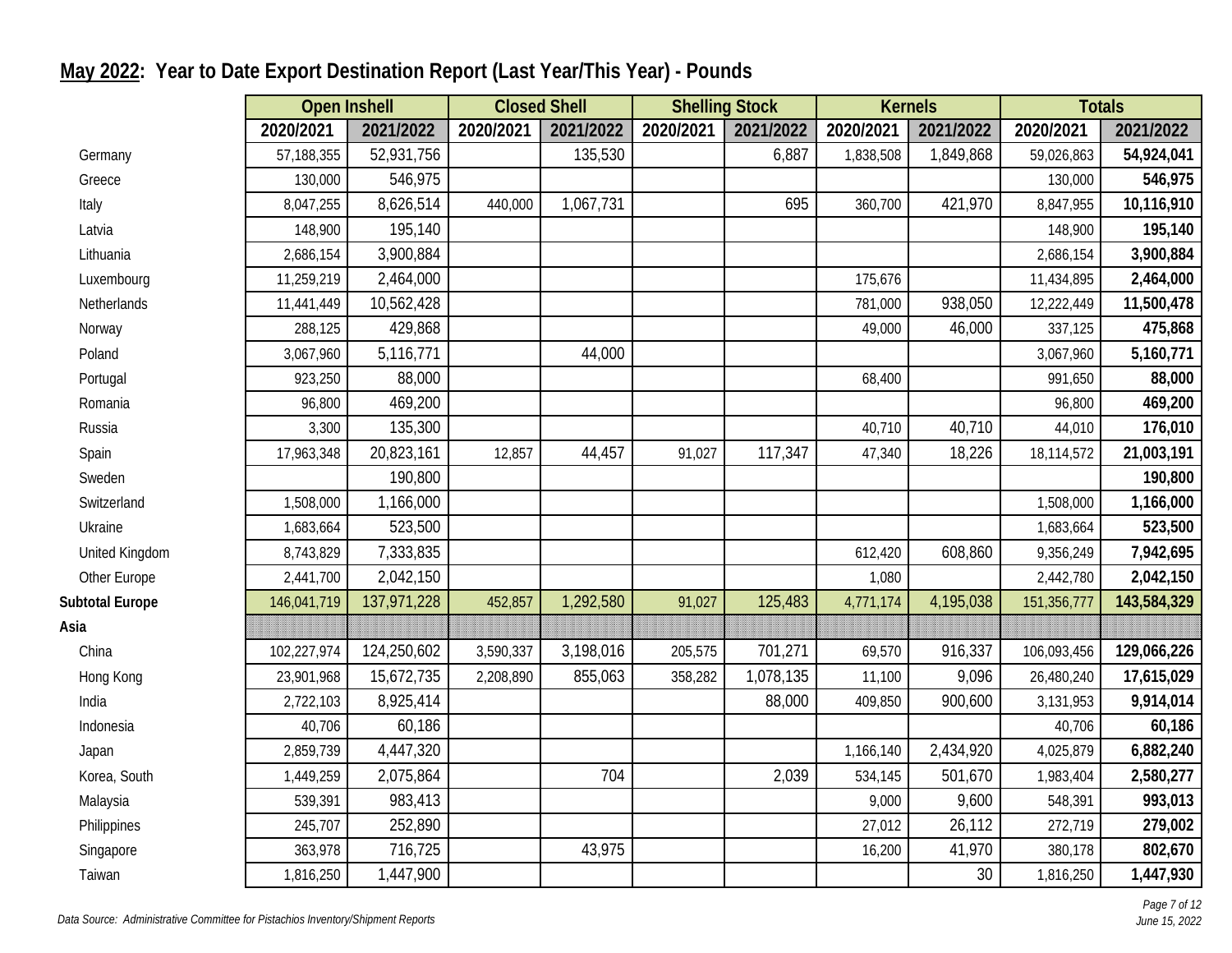|                            | <b>Open Inshell</b> |                         | <b>Closed Shell</b> |            | <b>Shelling Stock</b> |           |           | <b>Kernels</b>        |             | <b>Totals</b> |
|----------------------------|---------------------|-------------------------|---------------------|------------|-----------------------|-----------|-----------|-----------------------|-------------|---------------|
|                            | 2020/2021           | 2021/2022               | 2020/2021           | 2021/2022  | 2020/2021             | 2021/2022 | 2020/2021 | 2021/2022             | 2020/2021   | 2021/2022     |
| Thailand                   | 735,675             | 1,185,950               |                     |            |                       |           | 232,920   | 172,200               | 968,595     | 1,358,150     |
| Vietnam                    | 6,107,195           | 8,346,381               | 1,255,890           | 2,377,241  | 601,366               | 1,705,994 | 726,800   | 697,773               | 8,691,251   | 13,127,389    |
| Other Asia                 | 41,800              |                         |                     |            |                       |           |           |                       | 41,800      |               |
| Subtotal Asia              | 143,051,745         | 168,365,380             | 7,055,117           | 6,474,999  | 1,165,223             | 3,575,439 | 3,202,737 | 5,710,308             | 154,474,822 | 184, 126, 126 |
| Middle East & Africa       |                     |                         |                     |            |                       |           |           |                       |             |               |
| Algeria                    | 678,636             | 1,461,105               |                     |            |                       |           | 60,000    | 39,180                | 738,636     | 1,500,285     |
| Bahrain                    |                     | 440,000                 |                     |            |                       |           |           |                       |             | 440,000       |
| Egypt                      | 3,100,539           | 2,030,736               |                     |            |                       |           |           |                       | 3,100,539   | 2,030,736     |
| Israel                     | 7,723,544           | 7,676,533               |                     |            |                       |           | 146,820   | 392,550               | 7,870,364   | 8,069,083     |
| Jordan                     |                     | 440,000                 |                     | 1,100,000  |                       |           | 947,100   | 1,122,150             | 947,100     | 2,662,150     |
| Kuwait                     |                     | 724,450                 |                     |            |                       |           |           |                       |             | 724,450       |
| Lebanon                    |                     |                         |                     | 258,000    |                       |           | 78,950    |                       | 78,950      | 258,000       |
| Morocco                    |                     | 1,892,200               |                     |            |                       |           |           |                       |             | 1,892,200     |
| Qatar                      |                     | 296,000                 |                     |            |                       |           |           |                       |             | 296,000       |
| Saudi Arabia               | 11,063,998          | 11,798,646              |                     |            |                       |           | 377,790   |                       | 11,441,788  | 11,798,646    |
| South Africa               | 565,575             | 529,503                 |                     | 282        |                       | 816       | 5,190     | 19,560                | 570,765     | 550,161       |
| Turkey                     | 976,864             | 7,340,525               | 162,026             | 5,439,980  | 407,384               | 2,247,853 | 2,933,052 | 8,652,732             | 4,479,326   | 23,681,090    |
| United Arab Emirates       | 3,479,200           | 6,533,707               |                     | 516,000    |                       |           |           | 56,400                | 3,479,200   | 7,106,107     |
| Other Middle East & Africa | 1,537,475           | 93,000                  |                     |            |                       |           | 10,500    |                       | 1,547,975   | 93,000        |
| Subtotal M. East/Africa    | 29,125,831          | 41,256,405              | 162,026             | 7,314,262  | 407,384               | 2,248,669 | 4,559,402 | 10,282,572            | 34,254,643  | 61,101,908    |
| Australia/Oceania          |                     |                         |                     |            |                       |           |           |                       |             |               |
| Australia                  | 2,312,501           | 2,497,367               |                     |            |                       |           | 292,328   | 325,385               | 2,604,829   | 2,822,752     |
| Fr. Polynesia (Tahiti)     | 643                 | 643                     |                     |            |                       |           |           |                       | 643         | 643           |
| New Zealand                | 640,645             | 572,957                 |                     | 768        |                       | 2,225     | 30,210    | 6,600                 | 670,855     | 582,550       |
| Other Australia/Oceania    | 3,089               | 9,995                   |                     |            |                       |           | 1,379     | 1,455                 | 4,468       | 11,450        |
| Subtotal Aus./Oceania      | 2,956,878           | 3,080,962               |                     | 768        |                       | 2,225     | 323,917   | 333,440               | 3,280,795   | 3,417,395     |
|                            |                     |                         |                     |            |                       |           |           |                       |             |               |
| <b>Totals</b>              |                     | 344,792,043 378,252,558 | 7,670,000           | 15,083,876 | 1,663,634             | 5,953,840 |           | 15,509,867 23,391,094 | 369,635,544 | 422,681,368   |

## **May 2022: Year to Date Export Destination Report (Last Year/This Year) - Pounds**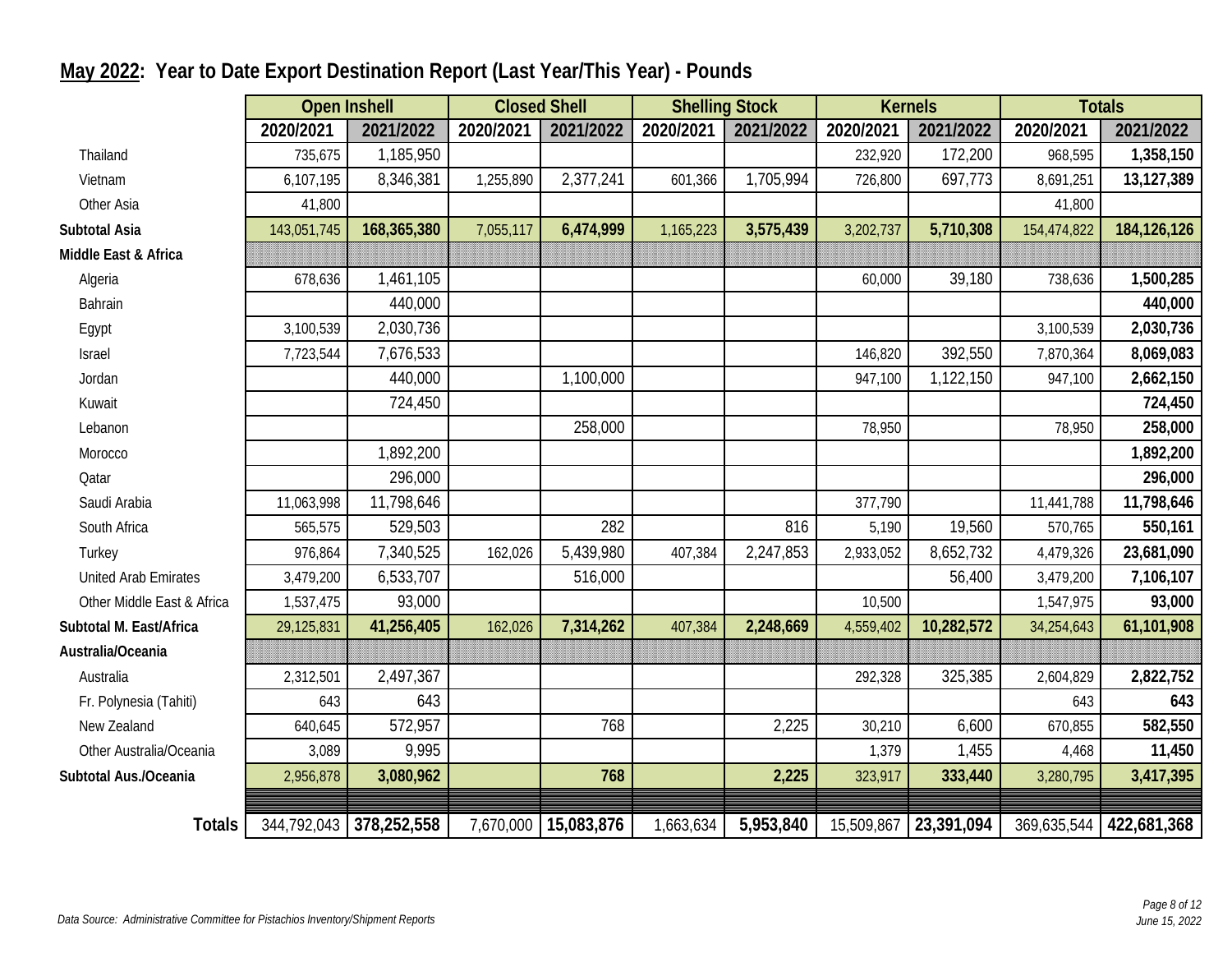#### **Commerce Bureau of the United States Department of Commerce Bureau of the Census** *2021-2022 Pistachio Export Report - Pounds*

|                                 |           |                | Latest Month - USA Trade Online |           |
|---------------------------------|-----------|----------------|---------------------------------|-----------|
|                                 |           |                | April 2022                      |           |
|                                 | In Shell  | <b>Shelled</b> | NESOI**                         | Total     |
| <b>North America</b>            |           |                |                                 |           |
| Canada                          | 217,823   | 128,352        | 1,595,780                       | 1,941,955 |
| Mexico                          | 864,201   | 45,999         | 532,559                         | 1,442,759 |
| <b>Subtotal North America</b>   | 1,082,024 | 174,351        | 2,128,339                       | 3,384,714 |
| <b>Central America</b>          |           |                |                                 |           |
| Antigua & Barbuda               |           |                |                                 |           |
| Aruba                           |           |                | 3,618                           | 3,618     |
| <b>Bahamas</b>                  |           | 500            |                                 | 500       |
| <b>Barbados</b>                 |           |                | 1,063                           | 1,063     |
| Belize                          |           |                |                                 |           |
| Bermuda                         |           |                |                                 |           |
| British Virgin Islands          |           |                |                                 |           |
| Cayman Islands                  |           |                |                                 |           |
| Costa Rica                      |           |                | 16,629                          | 16,629    |
| Curacao                         |           |                |                                 |           |
| Dominican Republic              | 7,676     |                | 11,107                          | 18,783    |
| El Salvador                     |           |                | 10,009                          | 10,009    |
| Grenada                         |           |                |                                 |           |
| Guatemala                       |           |                | 11,080                          | 11,080    |
| Haiti                           |           |                |                                 |           |
| Honduras                        |           |                | 12,136                          | 12,136    |
| Jamaica                         | 2,000     |                | 7,551                           | 9,551     |
| Nicaragua                       |           |                | 4,253                           | 4,253     |
| Panama                          |           |                | 19,180                          | 19,180    |
| Sint Maarten                    |           |                | 930                             | 930       |
| St Kitts and Nevis              |           |                |                                 |           |
| St Lucia                        |           |                | 631                             | 631       |
| Trinidad and Tobago             |           |                | 9,996                           | 9,996     |
| <b>Turks and Caicos Islands</b> |           |                |                                 |           |
| <b>Subtotal Central America</b> | 9,676     | 500            | 108,183                         | 118,359   |
| South America                   |           |                |                                 |           |
| Argentina                       |           |                |                                 |           |
| Bolivia                         |           |                |                                 |           |
| <b>Brazil</b>                   |           |                |                                 |           |
| Chile                           |           |                |                                 |           |
|                                 | 85,933    |                |                                 | 85,933    |
| Colombia                        | 30,600    |                | 20,415                          | 51,015    |
| Ecuador                         |           |                | 31,960                          | 31,960    |
| Guyana                          |           |                | 763                             | 763       |
| Paraguay                        |           |                |                                 |           |
| Peru                            | 79,593    |                |                                 | 79,593    |
| Suriname                        |           |                |                                 |           |
| Uruguay                         |           |                | 4,220                           | 4,220     |
| Venezuela                       | 866       |                |                                 | 866       |
| <b>Subtotal South America</b>   | 196,992   |                | 57,358                          | 254,350   |

|     | th - USA Trade Online |           | Year to Date - USA Trade Online |           |            |            |  |  |  |  |
|-----|-----------------------|-----------|---------------------------------|-----------|------------|------------|--|--|--|--|
|     | April 2022            |           | September 2021- April 2022      |           |            |            |  |  |  |  |
| d   | NESOI**               | Total     | In Shell                        | Shelled   | NESOI**    | Total      |  |  |  |  |
|     |                       |           |                                 |           |            |            |  |  |  |  |
| 352 | 1,595,780             | 1,941,955 | 1,372,946                       | 783,433   | 14,159,154 | 16,315,533 |  |  |  |  |
| 999 | 532,559               | 1,442,759 | 5,316,207                       | 379,641   | 4,916,714  | 10,612,562 |  |  |  |  |
| 351 | 2,128,339             | 3,384,714 | 6,689,153                       | 1,163,074 | 19,075,868 | 26,928,095 |  |  |  |  |
|     |                       |           |                                 |           |            |            |  |  |  |  |
|     |                       |           |                                 |           |            |            |  |  |  |  |
|     | 3,618                 | 3,618     |                                 |           | 18,479     | 18,479     |  |  |  |  |
| 500 |                       | 500       | 1,184                           | 500       | 2,551      | 4,235      |  |  |  |  |
|     | 1,063                 | 1,063     | 723                             | 1,034     | 18,858     | 20,615     |  |  |  |  |
|     |                       |           |                                 |           | 441        | 441        |  |  |  |  |
|     |                       |           |                                 |           | 1,061      | 1,061      |  |  |  |  |
|     |                       |           | 831                             |           |            | 831        |  |  |  |  |
|     |                       |           |                                 |           | 10,273     | 10,273     |  |  |  |  |
|     | 16,629                | 16,629    | 1,517                           | 11,245    | 136,912    | 149,674    |  |  |  |  |
|     |                       |           | 805                             |           |            | 805        |  |  |  |  |
|     | 11,107                | 18,783    | 9,279                           |           | 143,547    | 152,826    |  |  |  |  |
|     | 10,009                | 10,009    | 4,500                           | 390       | 125,587    | 130,477    |  |  |  |  |
|     |                       |           |                                 |           |            |            |  |  |  |  |
|     | 11,080                | 11,080    |                                 | 994       | 209,879    | 210,873    |  |  |  |  |
|     |                       |           |                                 |           |            |            |  |  |  |  |
|     | 12,136                | 12,136    |                                 |           | 94,231     | 94,231     |  |  |  |  |
|     | 7,551                 | 9,551     | 6,543                           | 1,045     | 55,100     | 62,688     |  |  |  |  |
|     | 4,253                 | 4,253     |                                 |           | 15,649     | 15,649     |  |  |  |  |
|     | 19,180                | 19,180    | 14,639                          | 6,923     | 147,072    | 168,634    |  |  |  |  |
|     | 930                   | 930       |                                 |           | 7,212      | 7,212      |  |  |  |  |
|     |                       |           |                                 |           |            |            |  |  |  |  |
|     | 631                   | 631       |                                 |           | 1,381      | 1,381      |  |  |  |  |
|     | 9,996                 | 9,996     | 2,500                           | 2,500     | 87,663     | 92,663     |  |  |  |  |
|     |                       |           |                                 |           |            |            |  |  |  |  |
| 500 | 108,183               | 118,359   | 42,521                          | 24,631    | 1,075,896  | 1,143,048  |  |  |  |  |
|     |                       |           |                                 |           |            |            |  |  |  |  |
|     |                       |           | 28,644                          |           |            | 28,644     |  |  |  |  |
|     |                       |           | 392                             |           |            | 392        |  |  |  |  |
|     |                       |           | 46,345                          |           | 15,254     | 61,599     |  |  |  |  |
|     |                       | 85,933    | 799,540                         | 25,501    | 284        | 825,325    |  |  |  |  |
|     | 20,415                | 51,015    | 237,458                         | 37,086    | 348,391    | 622,935    |  |  |  |  |
|     | 31,960                | 31,960    | 50,598                          | 30,600    | 36,281     | 117,479    |  |  |  |  |
|     | 763                   | 763       |                                 |           | 763        | 763        |  |  |  |  |
|     |                       |           |                                 |           |            |            |  |  |  |  |
|     |                       | 79,593    | 210,354                         |           | 3,384      | 213,738    |  |  |  |  |
|     |                       |           |                                 |           | 648        | 648        |  |  |  |  |
|     | 4,220                 | 4,220     |                                 |           | 17,946     | 17,946     |  |  |  |  |
|     |                       | 866       | 3,758                           |           | 31,102     | 34,860     |  |  |  |  |
|     | 57,358                | 254,350   | 1,377,089                       | 93,187    | 454,053    | 1,924,329  |  |  |  |  |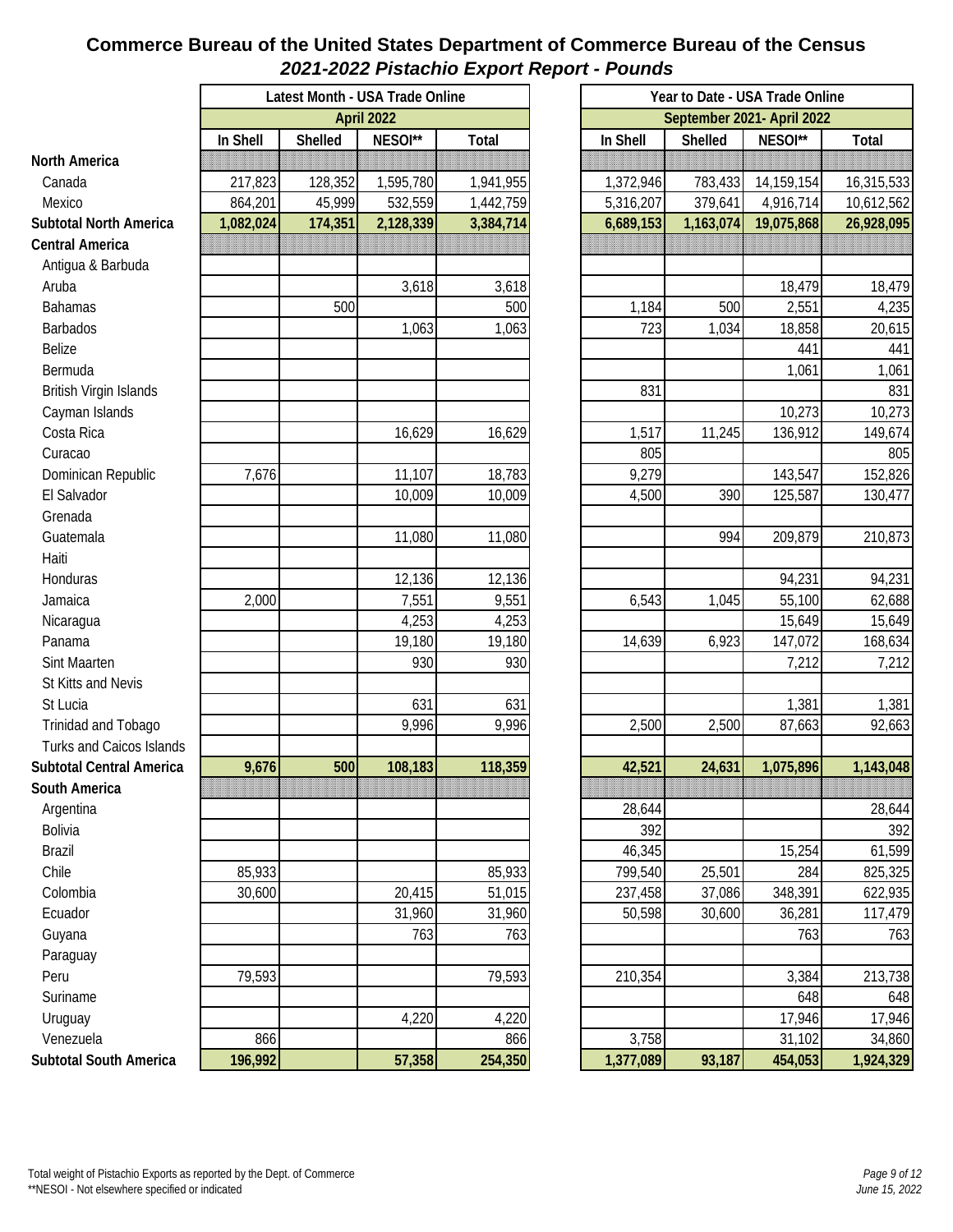#### **Commerce Bureau of the United States Department of Commerce Bureau of the Census** *2021-2022 Pistachio Export Report - Pounds*

|                        |            | Latest Month - USA Trade Online |                   |            |  | Year to Date - USA Trade Online<br>September 2021- April 2022 |           |            |             |  |  |
|------------------------|------------|---------------------------------|-------------------|------------|--|---------------------------------------------------------------|-----------|------------|-------------|--|--|
|                        |            |                                 | <b>April 2022</b> |            |  |                                                               |           |            |             |  |  |
|                        | In Shell   | Shelled                         | NESOI**           | Total      |  | In Shell                                                      | Shelled   | NESOI**    | Total       |  |  |
| Europe                 |            |                                 |                   |            |  |                                                               |           |            |             |  |  |
| Austria                |            |                                 |                   |            |  |                                                               |           | 946        | 946         |  |  |
| <b>Belarus</b>         |            |                                 |                   |            |  |                                                               |           |            |             |  |  |
| Belgium                | 8,111,599  |                                 |                   | 8,111,599  |  | 29,528,454                                                    | 348,486   |            | 29,876,940  |  |  |
| Bosnia and Herzegovina |            |                                 |                   |            |  | 74,599                                                        |           |            | 74,599      |  |  |
| Bulgaria               | 167,649    |                                 |                   | 167,649    |  | 298,747                                                       |           |            | 298,747     |  |  |
| Croatia                | 43,999     | 44,092                          |                   | 88,091     |  | 451,990                                                       | 44,092    |            | 496,082     |  |  |
| Cyprus                 | 23,300     |                                 |                   | 23,300     |  | 75,900                                                        |           |            | 75,900      |  |  |
| Czech Republic         |            |                                 |                   |            |  | 265,096                                                       |           |            | 265,096     |  |  |
| Denmark                |            |                                 |                   |            |  |                                                               |           |            |             |  |  |
| Estonia                |            |                                 |                   |            |  | 214,993                                                       |           |            | 214,993     |  |  |
| France                 | 1,231,714  |                                 |                   | 1,231,714  |  | 6,234,844                                                     | 45,100    | 2,513      | 6,282,457   |  |  |
| Georgia                | 308,000    |                                 |                   | 308,000    |  | 1,668,007                                                     |           |            | 1,668,007   |  |  |
| Germany                | 6,123,378  | 495,662                         |                   | 6,619,040  |  | 38,555,521                                                    | 3,351,512 | 45,100     | 41,952,133  |  |  |
| Greece                 |            |                                 |                   |            |  | 501,726                                                       |           |            | 501,726     |  |  |
| Iceland                |            |                                 |                   |            |  |                                                               |           | 24,975     | 24,975      |  |  |
| Ireland                |            |                                 |                   |            |  |                                                               |           |            |             |  |  |
| Italy                  | 916,948    | 99                              |                   | 917,047    |  | 7,632,664                                                     | 521,747   |            | 8,154,411   |  |  |
| Latvia                 | 25,000     |                                 |                   | 25,000     |  | 125,000                                                       |           |            | 125,000     |  |  |
| Lithuania              | 126,255    | 73,995                          |                   | 200,250    |  | 2,756,559                                                     | 169,254   |            | 2,925,813   |  |  |
| Luxembourg             |            |                                 |                   |            |  | 601,389                                                       |           |            | 601,389     |  |  |
| Macedonia              |            |                                 |                   |            |  |                                                               |           |            |             |  |  |
| Malta                  |            |                                 |                   |            |  |                                                               |           |            |             |  |  |
| Montenegro             |            |                                 |                   |            |  | 28,999                                                        |           |            | 28,999      |  |  |
| Netherlands            | 1,175,890  | 497,869                         |                   | 1,673,759  |  | 6,934,935                                                     | 1,916,702 | 30,600     | 8,882,237   |  |  |
| Norway                 |            | 30,600                          |                   | 30,600     |  | 148,863                                                       | 91,800    | 99,002     | 339,665     |  |  |
| Poland                 | 310,196    |                                 |                   | 310,196    |  | 4,479,360                                                     |           | 43,999     | 4,523,359   |  |  |
| Portugal               | 44,299     |                                 |                   | 44,299     |  | 44,299                                                        |           | 30,600     | 74,899      |  |  |
| Romania                |            |                                 |                   |            |  | 87,317                                                        |           |            | 87,317      |  |  |
| Russia                 |            |                                 |                   |            |  |                                                               |           |            |             |  |  |
| Serbia                 |            |                                 |                   |            |  |                                                               |           |            |             |  |  |
| Slovakia               |            |                                 |                   |            |  | 87,999                                                        |           |            | 87,999      |  |  |
| Spain                  | 2,615,928  |                                 | 1,675             | 2,617,603  |  | 16,489,754                                                    | 343,791   | 6,525      | 16,840,070  |  |  |
| Sweden                 |            |                                 |                   |            |  |                                                               |           |            |             |  |  |
| Switzerland            | 39,683     |                                 | 45,100            |            |  | 347,871                                                       |           | 225,499    | 618,470     |  |  |
|                        |            |                                 |                   | 84,783     |  |                                                               | 45,100    |            |             |  |  |
| Tajikistan             |            |                                 |                   |            |  |                                                               |           |            |             |  |  |
| Ukraine                |            |                                 |                   |            |  | 337,553                                                       |           | 61,200     | 398,753     |  |  |
| United Kingdom         | 794,948    |                                 |                   | 794,948    |  | 6,549,799                                                     | 310,488   | 93,018     | 6,953,305   |  |  |
| <b>Total Europe</b>    | 22,058,786 | 1,142,317                       | 46,775            | 23,247,878 |  | 124,522,238                                                   | 7,188,072 | 663,977    | 132,374,287 |  |  |
| Asia                   |            |                                 |                   |            |  |                                                               |           |            |             |  |  |
| Afghanistan            |            |                                 |                   |            |  | 37,474                                                        |           |            | 37,474      |  |  |
| <b>Brunei</b>          |            |                                 |                   |            |  |                                                               |           |            |             |  |  |
| Burma (Myanmar)        |            |                                 |                   |            |  |                                                               |           |            |             |  |  |
| China                  | 3,429,767  | 349,795                         | 172,228           | 3,951,790  |  | 121,070,921                                                   | 1,886,097 | 22,213,316 | 145,170,334 |  |  |
| Hong Kong              | 43,999     | 10,450                          | 55,115            | 109,564    |  | 35,607,478                                                    | 192,248   | 15,830,217 | 51,629,943  |  |  |
| India                  | 1,614,157  | 45,100                          |                   | 1,659,257  |  | 4,791,923                                                     | 545,006   |            | 5,336,929   |  |  |
| Indonesia              |            |                                 |                   |            |  | 30,600                                                        |           |            | 30,600      |  |  |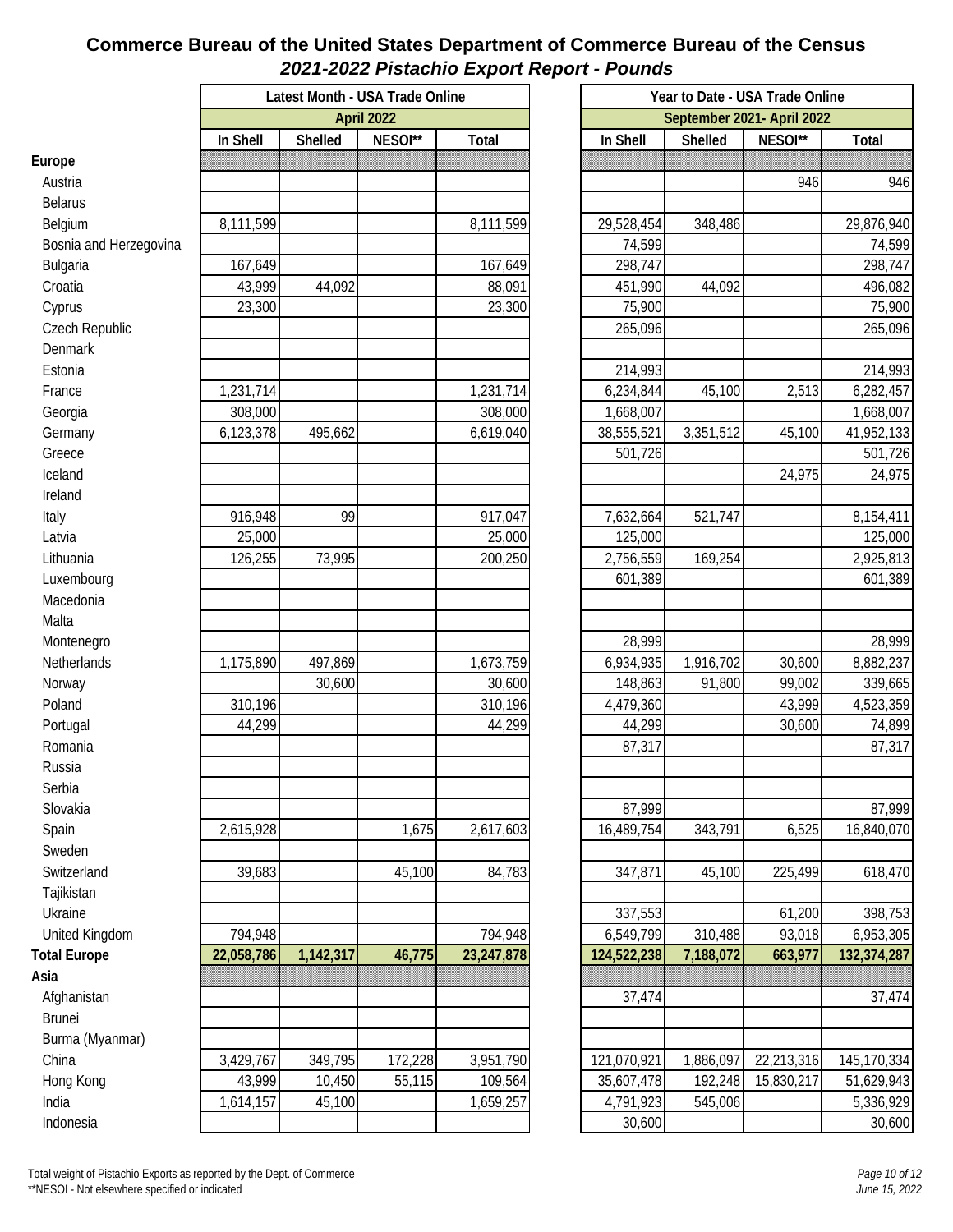#### **Commerce Bureau of the United States Department of Commerce Bureau of the Census** *2021-2022 Pistachio Export Report - Pounds*

|                            | Latest Month - USA Trade Online |           |           |            | Year to Date - USA Trade Online |            |                            |             |
|----------------------------|---------------------------------|-----------|-----------|------------|---------------------------------|------------|----------------------------|-------------|
|                            | April 2022                      |           |           |            |                                 |            | September 2021- April 2022 |             |
|                            | In Shell                        | Shelled   | NESOI**   | Total      | In Shell                        | Shelled    | NESOI**                    | Total       |
| Japan                      | 996,539                         | 30,000    | 14,087    | 1,040,626  | 6,080,295                       | 1,283,329  | 399,320                    | 7,762,944   |
| Korea, South               | 271,005                         | 48,988    | 22,965    | 342,958    | 1,880,660                       | 226,447    | 235,738                    | 2,342,845   |
| Macao                      |                                 |           |           |            |                                 |            |                            |             |
| Malaysia                   | 79,904                          | 3,000     |           | 82,904     | 836,203                         | 3,000      | 30,600                     | 869,803     |
| Mongolia                   |                                 |           |           |            |                                 |            |                            |             |
| Nepal                      |                                 |           |           |            |                                 |            |                            |             |
| Pakistan                   |                                 |           |           |            | 89,198                          |            |                            | 89,198      |
| Philippines                |                                 |           |           |            | 42,000                          |            | 162,913                    | 204,913     |
| Singapore                  |                                 |           |           |            | 181,837                         | 31,583     | 167,499                    | 380,919     |
| Taiwan                     |                                 |           | 9,215     | 9,215      | 1,130,018                       |            | 68,483                     | 1,198,501   |
| Thailand                   | 323,097                         |           |           | 323,097    | 1,205,291                       | 135,299    | 2,754                      | 1,343,344   |
| Vietnam                    | 1,969,230                       | 568,064   |           | 2,537,294  | 10,183,034                      | 2,462,602  | 34,667                     | 12,680,303  |
| Subtotal Asia              | 8,727,698                       | 1,055,397 | 273,610   | 10,056,705 | 183,166,932                     | 6,765,611  | 39,145,507                 | 229,078,050 |
| Middle East & Africa       |                                 |           |           |            |                                 |            |                            |             |
| Algeria                    | 44,092                          |           |           | 44,092     | 1,193,051                       |            |                            | 1,193,051   |
| <b>Bahrain</b>             |                                 |           |           |            | 269,994                         |            |                            | 269,994     |
| British Indian Ocean Terr. |                                 |           |           |            |                                 |            |                            |             |
| Egypt                      | 42,999                          |           |           | 42,999     | 1,917,520                       | 74,262     |                            | 1,991,782   |
| Eswatini Swaziland)        |                                 |           |           |            |                                 |            |                            |             |
| Iraq                       |                                 |           |           |            |                                 |            |                            |             |
| Israel                     | 653,717                         | 75,097    |           | 728,814    | 7,247,808                       | 212,945    | 42,738                     | 7,503,491   |
| Jordan                     | 175,998                         |           |           | 175,998    | 882,101                         | 360,796    | 315,697                    | 1,558,594   |
| Kenya                      |                                 |           |           |            |                                 |            |                            |             |
| Kuwait                     | 86,418                          | 41,998    |           | 128,416    | 730,004                         | 41,998     |                            | 772,002     |
| Lebanon                    | 85,999                          |           |           | 85,999     | 171,996                         |            |                            | 171,996     |
| Libya                      | 25,000                          |           |           | 25,000     | 133,546                         |            |                            | 133,546     |
| Morocco                    | 423,488                         |           |           | 423,488    | 1,397,977                       |            |                            | 1,397,977   |
| Oman                       |                                 |           |           |            | 85,998                          | 41,998     |                            | 127,996     |
| Qatar                      |                                 |           |           |            | 210,000                         |            |                            | 210,000     |
| Saudi Arabia               | 2,223,491                       |           |           | 2,223,491  | 11,560,661                      | 84,088     | 1,986                      | 11,646,735  |
| South Africa               | 43,999                          | 45,100    |           | 89,099     | 89,103                          | 82,949     | 80,349                     | 252,401     |
| Tunisia                    |                                 |           |           |            |                                 |            |                            |             |
| Turkey                     | 2,054,731                       | 1,577,834 |           | 3,632,565  | 6,963,023                       | 7,588,548  | 563,756                    | 15,115,327  |
| United Arab Emirates       | 1,713,140                       |           |           | 1,713,140  | 5,840,896                       |            | 1,254                      | 5,842,150   |
| Subtotal M. East/Africa    | 7,573,072                       | 1,740,029 |           | 9,313,101  | 38,693,678                      | 8,487,584  | 1,005,780                  | 48,187,042  |
| Australia/Oceania          |                                 |           |           |            |                                 |            |                            |             |
| Australia                  | 176,368                         | 88,938    | 2,513     | 267,819    | 2,375,421                       | 338,825    | 541,102                    | 3,255,348   |
| Fiji                       |                                 |           |           |            |                                 |            |                            |             |
| French Polynesia (Tahiti)  |                                 |           | 3,413     | 3,413      | 902                             |            | 11,586                     | 12,488      |
| New Zealand                |                                 | 18,001    | 79,950    | 97,951     | 133,793                         | 18,001     | 240,694                    | 392,488     |
| Palau                      |                                 |           |           |            |                                 |            |                            |             |
| Tonga                      |                                 |           |           |            |                                 |            |                            |             |
| Subtotal Aus./Oceania      | 176,368                         | 106,939   | 85,876    | 369,183    | 2,510,116                       | 356,826    | 793,382                    | 3,660,324   |
|                            |                                 |           |           |            |                                 |            |                            |             |
| Totals                     | 39,824,616                      | 4,219,533 | 2,700,141 | 46,744,290 | 357,001,727                     | 24,078,985 | 62,214,463                 | 443,295,175 |
|                            |                                 |           |           |            |                                 |            |                            |             |

|             | September 2021- April 2022 |            |             |  |  |  |  |  |  |  |  |
|-------------|----------------------------|------------|-------------|--|--|--|--|--|--|--|--|
| In Shell    | Shelled                    | NESOI**    | Total       |  |  |  |  |  |  |  |  |
| 6,080,295   | 1,283,329                  | 399,320    | 7,762,944   |  |  |  |  |  |  |  |  |
| 1,880,660   | 226,447                    | 235,738    | 2,342,845   |  |  |  |  |  |  |  |  |
|             |                            |            |             |  |  |  |  |  |  |  |  |
| 836,203     | 3,000                      | 30,600     | 869,803     |  |  |  |  |  |  |  |  |
|             |                            |            |             |  |  |  |  |  |  |  |  |
|             |                            |            |             |  |  |  |  |  |  |  |  |
| 89,198      |                            |            | 89,198      |  |  |  |  |  |  |  |  |
| 42,000      |                            | 162,913    | 204,913     |  |  |  |  |  |  |  |  |
| 181,837     | 31,583                     | 167,499    | 380,919     |  |  |  |  |  |  |  |  |
| 1,130,018   |                            | 68,483     | 1,198,501   |  |  |  |  |  |  |  |  |
| 1,205,291   | 135,299                    | 2,754      | 1,343,344   |  |  |  |  |  |  |  |  |
| 10,183,034  | 2,462,602                  | 34,667     | 12,680,303  |  |  |  |  |  |  |  |  |
| 183,166,932 | 6,765,611                  | 39,145,507 | 229,078,050 |  |  |  |  |  |  |  |  |
|             |                            |            |             |  |  |  |  |  |  |  |  |
| 1,193,051   |                            |            | 1,193,051   |  |  |  |  |  |  |  |  |
| 269,994     |                            |            | 269,994     |  |  |  |  |  |  |  |  |
|             |                            |            |             |  |  |  |  |  |  |  |  |
| 1,917,520   | 74,262                     |            | 1,991,782   |  |  |  |  |  |  |  |  |
|             |                            |            |             |  |  |  |  |  |  |  |  |
|             |                            |            |             |  |  |  |  |  |  |  |  |
| 7,247,808   | 212,945                    | 42,738     | 7,503,491   |  |  |  |  |  |  |  |  |
| 882,101     | 360,796                    | 315,697    | 1,558,594   |  |  |  |  |  |  |  |  |
| 730,004     | 41,998                     |            | 772,002     |  |  |  |  |  |  |  |  |
| 171,996     |                            |            | 171,996     |  |  |  |  |  |  |  |  |
| 133,546     |                            |            | 133,546     |  |  |  |  |  |  |  |  |
| 1,397,977   |                            |            | 1,397,977   |  |  |  |  |  |  |  |  |
| 85,998      | 41,998                     |            | 127,996     |  |  |  |  |  |  |  |  |
| 210,000     |                            |            | 210,000     |  |  |  |  |  |  |  |  |
| 11,560,661  | 84,088                     | 1,986      | 11,646,735  |  |  |  |  |  |  |  |  |
| 89,103      | 82,949                     | 80,349     | 252,401     |  |  |  |  |  |  |  |  |
|             |                            |            |             |  |  |  |  |  |  |  |  |
| 6,963,023   | 7,588,548                  | 563,756    | 15,115,327  |  |  |  |  |  |  |  |  |
| 5,840,896   |                            | 1,254      | 5,842,150   |  |  |  |  |  |  |  |  |
| 38,693,678  | 8,487,584                  | 1,005,780  | 48,187,042  |  |  |  |  |  |  |  |  |
|             |                            |            |             |  |  |  |  |  |  |  |  |
| 2,375,421   | 338,825                    | 541,102    | 3,255,348   |  |  |  |  |  |  |  |  |
|             |                            |            |             |  |  |  |  |  |  |  |  |
| 902         |                            | 11,586     | 12,488      |  |  |  |  |  |  |  |  |
| 133,793     | 18,001                     | 240,694    | 392,488     |  |  |  |  |  |  |  |  |
|             |                            |            |             |  |  |  |  |  |  |  |  |
|             |                            |            |             |  |  |  |  |  |  |  |  |
| 2,510,116   | 356,826                    | 793,382    | 3,660,324   |  |  |  |  |  |  |  |  |
|             |                            |            |             |  |  |  |  |  |  |  |  |
| 357,001,727 | 24,078,985                 | 62,214,463 | 443,295,175 |  |  |  |  |  |  |  |  |